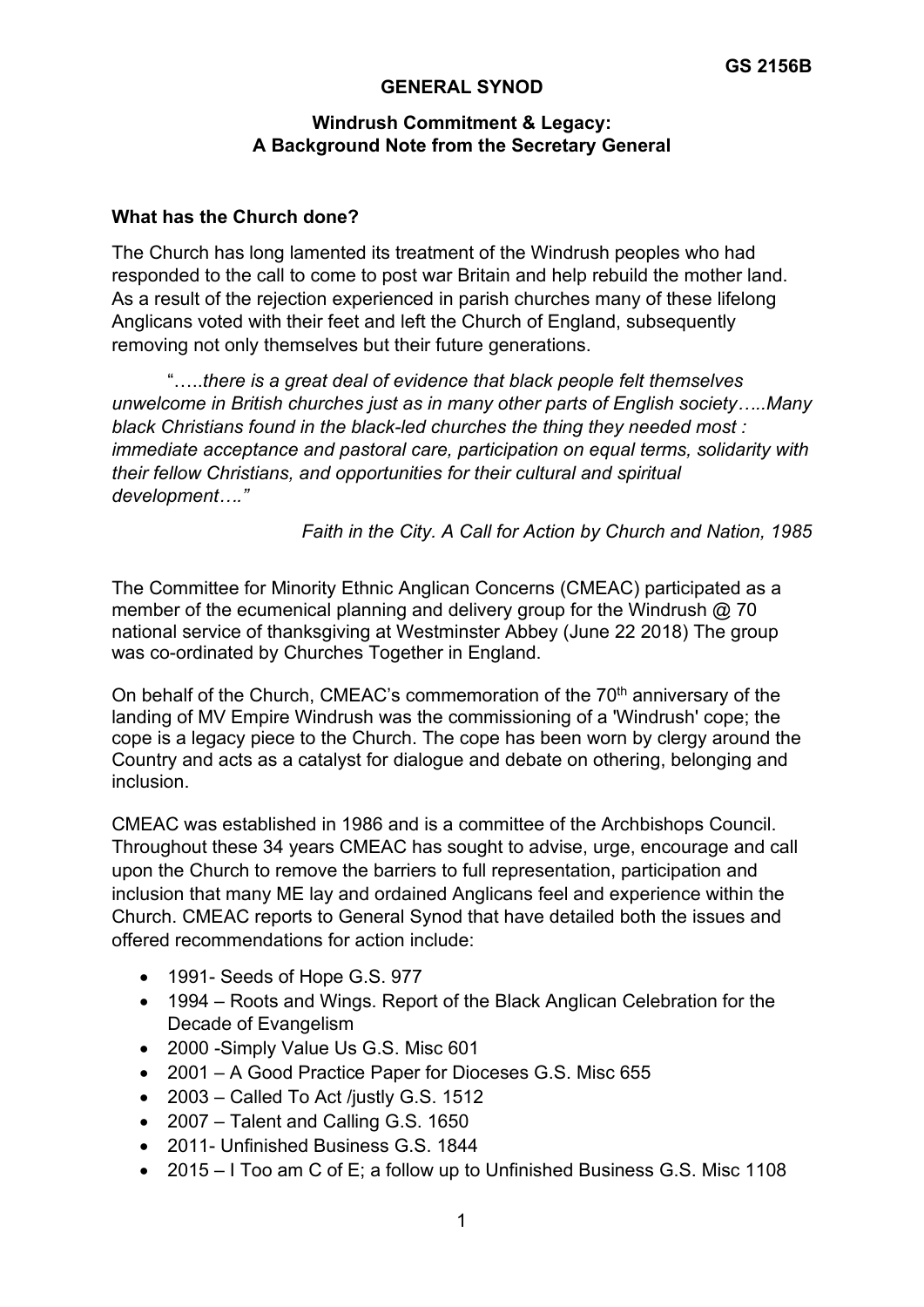In addition to the multiple reports and papers that have been presented to and debated by General Synod, CMEAC has been a constant voice and resource seeking to support the Church to be 'a church for all'. More recent action and initiatives include:

**Unconscious Bias training** – Training in UB helps participants to consider organisational and individual attitudes, behaviours and decision making and the potential impacts for adverse effects

In 2015 CMEAC proposed a bespoke training programme in unconscious bias (UB) for the Church. The Train the Trainer programme was developed with an external organisation in 2016 and two UB 'Train the Trainer' programmes have been delivered (2016 & 2019). The trainers are equipped to use the training programme and are tasked to develop a strategy for roll out in their sending diocese and lead on championing UB training in their dioceses.

The demand for UB training has grown with many dioceses requiring that all involved in recruitment, selection and appointment must attend UB training, for example, London diocese requires that a UB training session is carried out with all parishes planning to fill a vacancy.

45 people from across the Church have completed the UB Train the Trainer programme. More than 700 UB training sessions have been delivered by these trainers across the Church.

UB training is an important tool that can help all consider and reflect on the impact of UB in decision making and especially in thinking and action associated with recruitment/selection/appointment and other leadership decisions that affect development, advancement and reward decisions.

CMEAC seeks to influence action and leadership on issues that impact on BAME communities, for example we are members of and host the meetings of the ecumenical group Churches Network for Gypsies, Travellers and Roma (CNGTR) Our 2019 GS paper 'Centuries of Marginalisation- Visions of Hope' detailed the daily racism that is meted out to Gypsies, Roma and Travellers and supported the motion for action by the Church. The motion was unanimously carried.

Since the GS debate CNGTR have developed resources to support diocesan mission and ministry with and among GTR communities:

- A sample chaplaincy GTR role description was written and sent out to all diocesan bishops
- A training and networking seminar for clergy and laity ministering with and among GTR communities was held in November 2019

**Governance** – The need to have more ethnic diversity in the governance bodies eg, synod, boards, committees and senior bodies such as the Church Commissioners/Pensions Board/Crown Nominations Commission is well reported. It is in these places that decisions, planning, influencing happen and it is critical to inclusion, belonging, representation *and growth* that there is a diversity of thought, understanding and contribution in these processes.